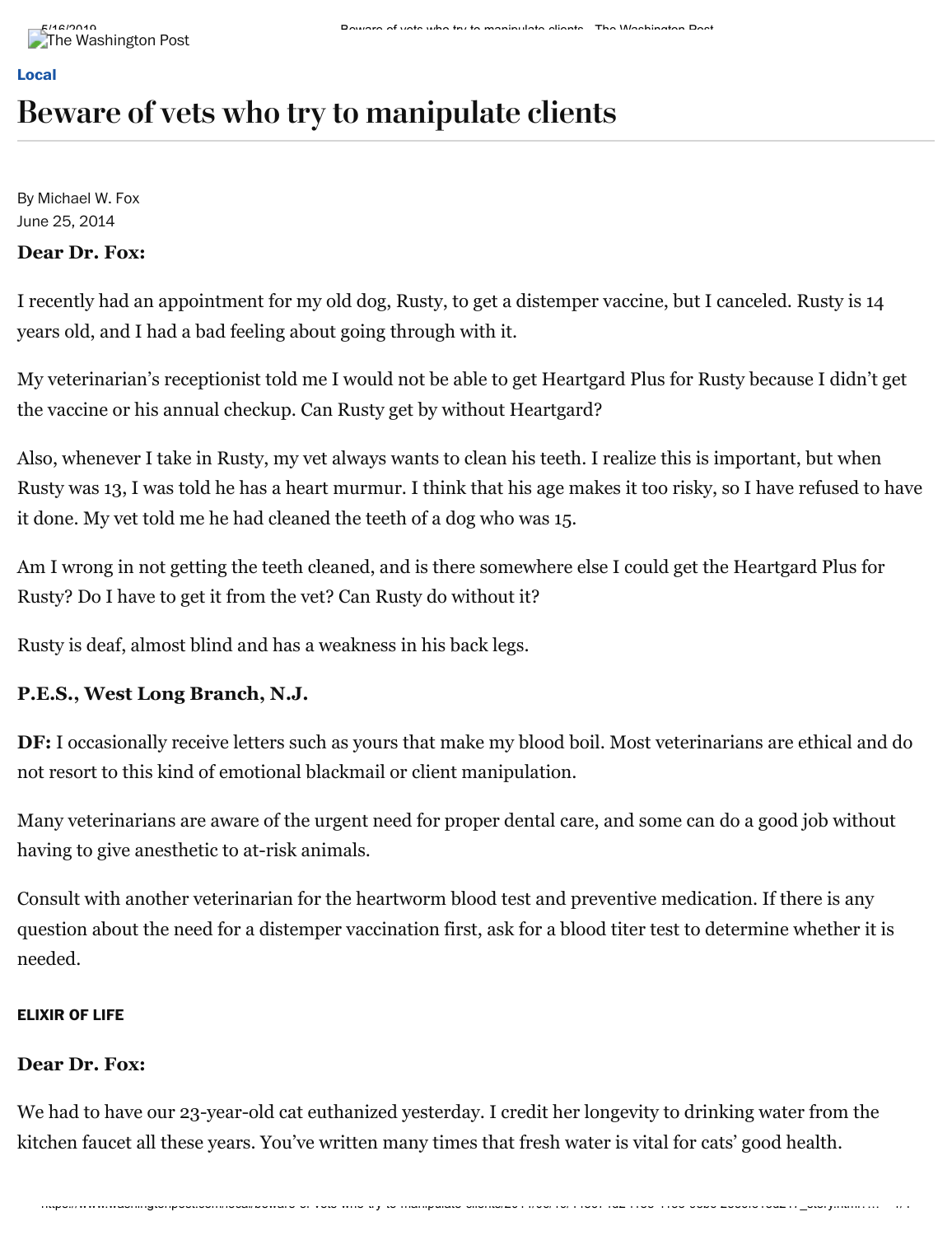#### 5/16/2019 Beware of vets who try to manipulate clients - The Washington Post

We brought our beloved Sugar home to be buried. I put her blanket on the ottoman to be buried with her. Our other cats came over and smelled her, and we all said goodbye. This morning, one cat sat on the ottoman and "cried" a strange meow. It was very touching.

# **M.D., St. Charles, Mo.**

**DF:** My condolences and appreciation for your letter, emphasizing the importance of cats drinking plenty of fresh water, which, if your municipal water supply was of reasonable quality, probably contributed to her longevity.

But do check my Web site, [www.drfoxvet.com](http://www.drfoxvet.com/), for the article "Pure Water for Cats and Dogs." In some cases, municipal tap water can make cats sick. You can see it when they improve dramatically after being given purified water. Declining potable water quality and availability are rapidly becoming the next global crisis.

Your letter also underscores what I have long advocated: Allow surviving animals to see the body of their companion for "closure." Some might ignore and seem indifferent and never show signs of loss or grief, but many do, just like the rest of us. I think that the strange meow you heard was the cry of a grieving feline soul.

## **BARRED FROM BEDROOM**

# **Dear Dr. Fox:**

I have a 12-year-old domestic shorthair tabby cat. I adopted him when he was a young kitten. He's an indoor cat, and he's one of two in the family.

Tiger is a very sociable cat who loves to be around the family. If someone is coming through the doorway, he runs to the door and waits for him or her to enter. He starts meowing as a greeting and puts his front paws up on your leg so that you will pet him. He has access to all areas of the house.

At night, I shut him out of my room because I am a light sleeper. He now sits outside my door at all hours of the night and meows to get in. Needless to say, I haven't been getting a lot of sleep. When he meows, I open my door and spray him with a water bottle, and he runs away. He does this several times a night. It seems as though just as I fall asleep again, he'll start meowing. When it gets really bad, I catch him and lock him in a hallway bathroom, where he has access to his litter box and water. I open the door and let him out as soon as I get up in the morning.

I have tried a spray deterrent around the outside of my door to keep him away. He doesn't do it every night, and he always does it by himself. I've never had problems with the other cat. How can I stop him?

# **K.H., Springfield**

**DF:** You are not the only one having your sleep disrupted by a cat. I wonder why you don't do what he wants and let him sleep with you? Let him come live on your bed, and, like one of my cats, he might really enjoy

https://www.washingtonpost.com/local/beware-of-vets-who-try-to-manipulate-clients/2014/06/19/44e674d2-f18e-11e3-9ebc-2ee6f81ed217\_story.html?… 2/4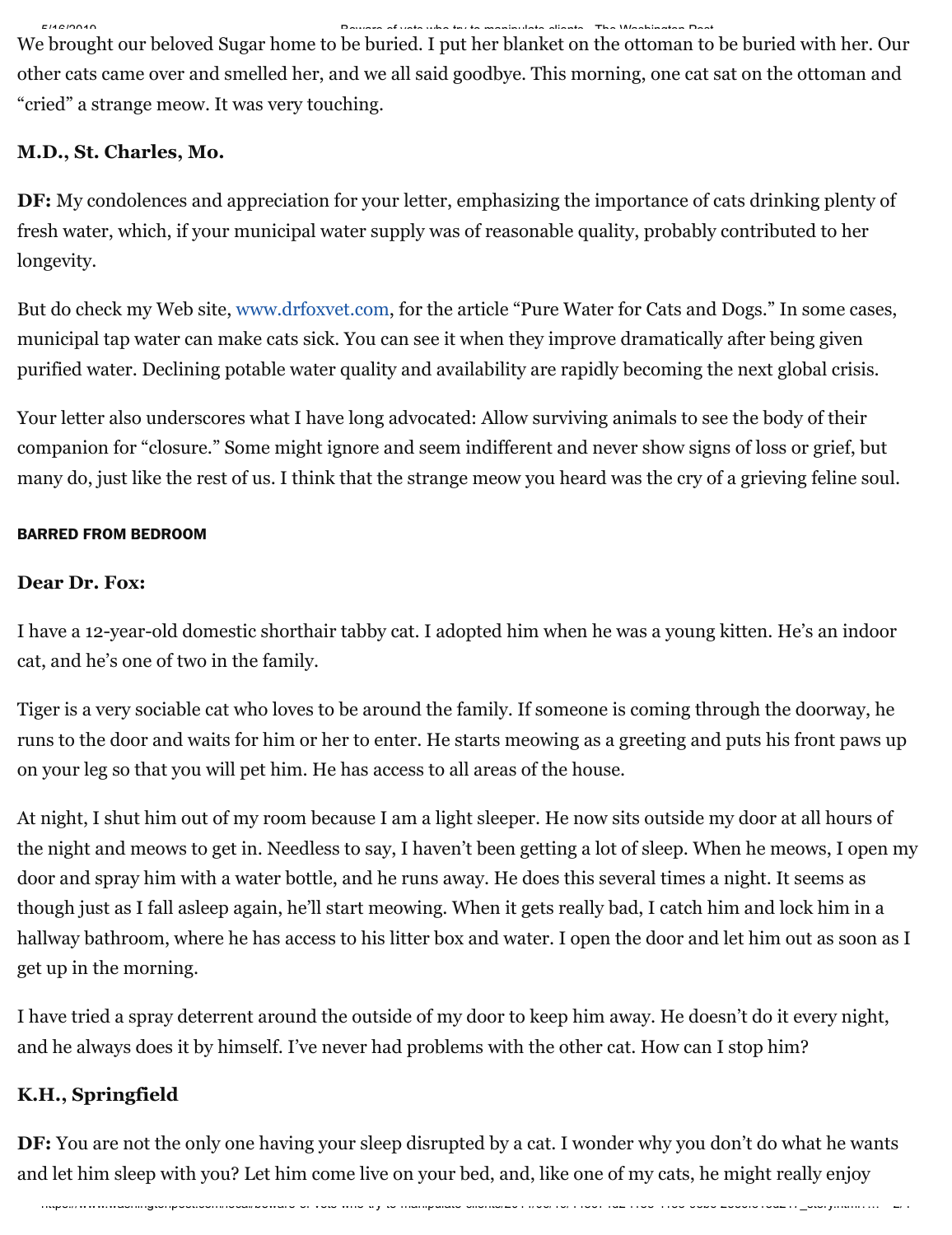5/16/2019 Beware of vets who try to manipulate clients - The Washington Post sleeping beside you under a light blanket or towel.

Make sure he's not hungry before bedtime. He might enjoy some catnip or melatonin before turning in. As cats age, some develop a pattern of night restlessness that can be associated with chronic pain from arthritis or dementia. A few drops of fish oil in his food might help both conditions.

## **TOO GOOD TO BE TRUE?**

### **Dear Dr. Fox:**

Do you have any information on a new product called Pet Protector? It's a metallic disc worn on the collar that is supposed to provide chemical-free tick and flea protection.

I have used brewer's yeast as well as PetzLife's Complete Coat, but my dog still gets a few ticks and has contracted Lyme disease.

If this product works, it would seem to be a good solution.

# **E.R., Bowie**

**DF:** There is no 100 percent effective way of keeping fleas and ticks off our animals.

I am leery of most oral treatments that can kill these insects only when they get the drug from feeding on the treated animal's blood. This is not, therefore, going to stop flea-bite-allergic reactions or stop some tickborne disease such as Lyme disease or Powassan virus.

As for your query about the so-called electromagnetic field and energy Pet Protector for cats and dogs: I did a quick Internet search, and there are several sites claiming that it is simply a moneymaking scheme. A study by M.W. Dryden published in the Veterinary Parasitology Journal concluded that the "Cat and Dog's Tag" (as this device was known at the time) failed to prevent flea infestation, inhibit flea reproduction or repel existing flea infestations on cats.

#### **HEALING TOUCH**

#### **Dear Dr. Fox:**

My 5-year-old Labrador mix, Will (a.k.a. "Won't"), has been a surprising companion as I recover from recent back surgery. He's a goofy, happy pup who is usually immersed in whatever he is doing, be it chewing a toy, watching the world outside or snoozing.

When I returned from the hospital, he seemed to know every time I was about to stand up, and he would suddenly appear and "brace" so that I could use him for support. This is in spite of the fact that he has only three legs!

https://www.washingtonpost.com/local/beware-of-vets-who-try-to-manipulate-clients/2014/06/19/44e674d2-f18e-11e3-9ebc-2ee6f81ed217\_story.html?… 3/4